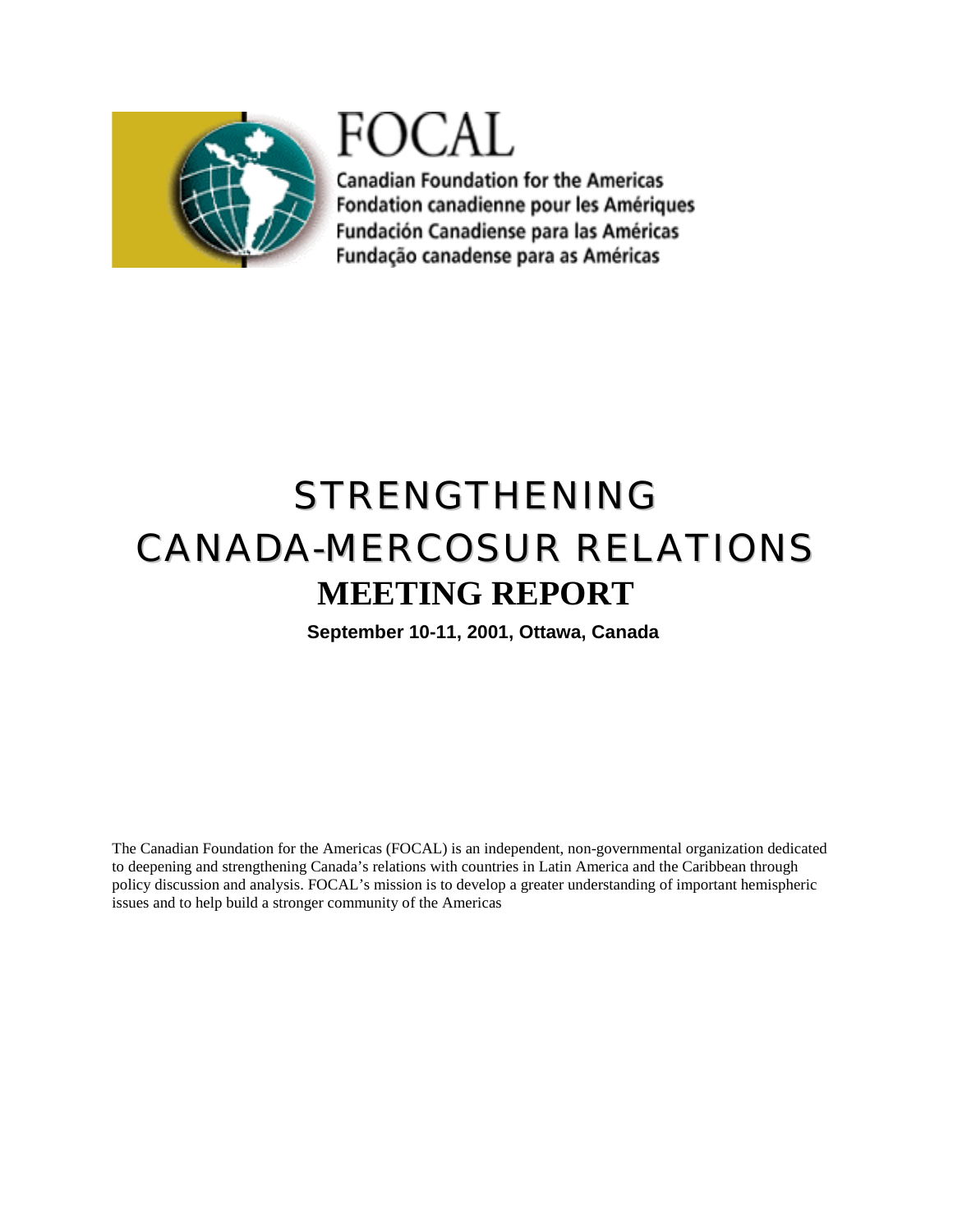## **STRENGTHENING CANADA-MERCOSUR RELATIONS**  MEETING REPORT September 10-11, 2001, Ottawa, Canada

## **PARTICIPANTS**

Pearl Williams, Ron Davidson, Maryse Guilbeault, Alex Bugailiskis, Robert G. Clark, Bryan Morrisey, Claude Carrière, James Hill, Ricardo Nario, Bruno Bath, Felipe Frydman, Ed Dosman, Annette Hester, Philippe Faucher, Halina Ostrovski, Anthony Eyton, John Bescec, David Hecnar, Mark Sills, Henrique Valle, Juan Aguirre, César Mayoral, Gastón Lasarte, Fernando Gonzalez Guyer, Andrés Rius, Nelson Noya, José Fanelli, Mariano Laplane, Mario Marconini, Amancio de Oliveira, Caroline Pestieau, Jean Daudelin, Federico Burone, Jean-Jacques Bastien, Donald Mackay, Florencia Jubany, Mariana Cano, Teresa Pires, Ricardo Chincole, Rollande Leduc, Daniela Ivascanu, Bernardo Veloso, Martin Roy, Francisco Ferro, Gustavo Infante, Fernando López Fabregat.

## **MEETING BACKGROUND**

On September 10 and 11, 2001, FOCAL, in collaboration with the Canadian Council for the Americas, York University, and Red Mercosur, held a forum on Strengthening Canada Mercosur relations at the International Development Research Centre in Ottawa.



The objective of the Forum was twofold: to create an ongoing space for policy dialogue around Canada-Mercosur relations, and to broaden domestic support for the deepening of relations. The 46 participants and observers who attended to the forum included researchers and government advisors from the Red-Mercosur, Canadian government officials, heads of key academic, research and policy centres, Canadian delegates to regional institutions, and private sector representatives from Canada and the Mercosur countries.

The workshop enabled the participants to

engage in lively discussions about the key issues involved in the potential and limitations of Canada-Mercosur relations.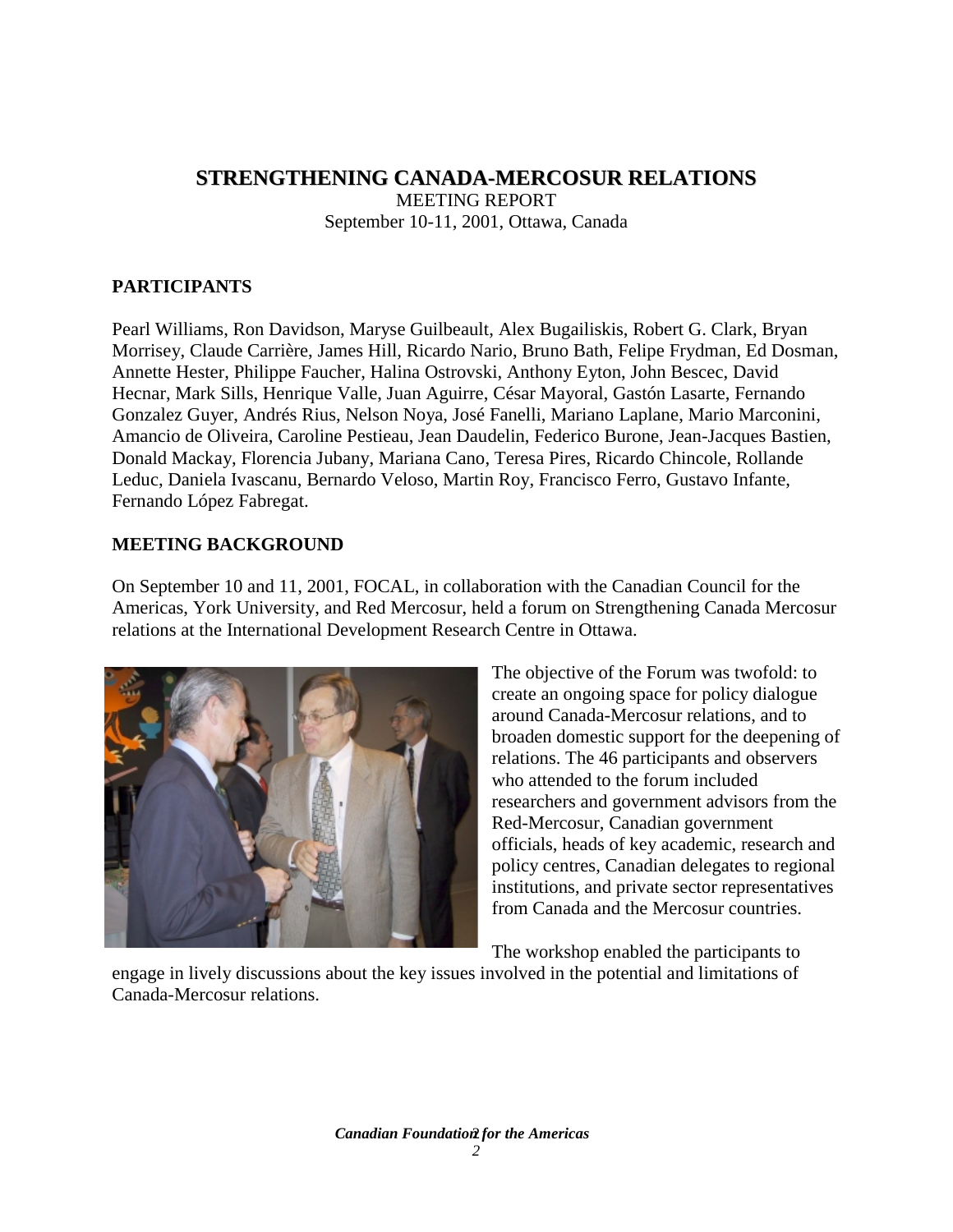## **MEETING SUMMARY**

#### **Setting the context**

Since 1991, Mercosur has evolved and developed into one of the major players on the international political and economic scene. While some progress has been made over the last 10 years, Mercosur is still facing several challenges. Increased macroeconomic stability is required to further deregulate the movements of goods, capital, and labour. The macroeconomic stability issue is paramount as foreign direct investment is the central factor in the common market, and the main objective of Mercosur is to expand its exports and open its markets to the world economy. Participants emphasised that Mercosur is as much about internal integration as it is

about creating a united external economic front. In this respect, Mercosur remains a cohesive bloc with a very important internal agenda.

The Mercosur region is a very important to Canada both in terms of current affairs and future opportunities. Disputes in the last two years over the aerospace industries have created a climate harmful to bilateral relations with Brazil. With a cooling off of these events, bilateral relations will return to normal. Participants confirmed that reinvigorating

Canada-Mercosur relations would require



each member to work together. A major hurdle towards deeper relations on the Canadian side is that Canadian companies, for instance, do not know how to do business in Mercosur countries. While the private sector is willing to intensify communications and identify bilateral priorities, help from the Canadian government would be needed to breach this knowledge gap.

### **What is the potential for Canada-Mercosur relations?**

Opinions as to the potential for deeper Mercosur-Canada relations are mixed. Some see great potential in increased Canadian investment and deeper business ties between the regions, others consider that the wounds caused by the Canada-Brazil trade disputes have had deep and long lasting effects on Canada-Mercosur relations.

Still, Canada-Mercosur relations do not have to start from scratch. The Trade and Investment Cooperation Arrangement (TICA) could, according to some, represent a real basis upon which to build and renew relations. In fact, dialogue between Canada and Mercosur up until now has been under the environment of the FTAA or the WTO, reinforcing TICA is considered as a necessary step to increase bilateral relations. For this purpose, Uruguay (which holds the Pro-Tempore Presidency of the Mercosur), has offered to schedule a TICA meeting before the end of 2001. This proposition was seconded by Canada and Argentina.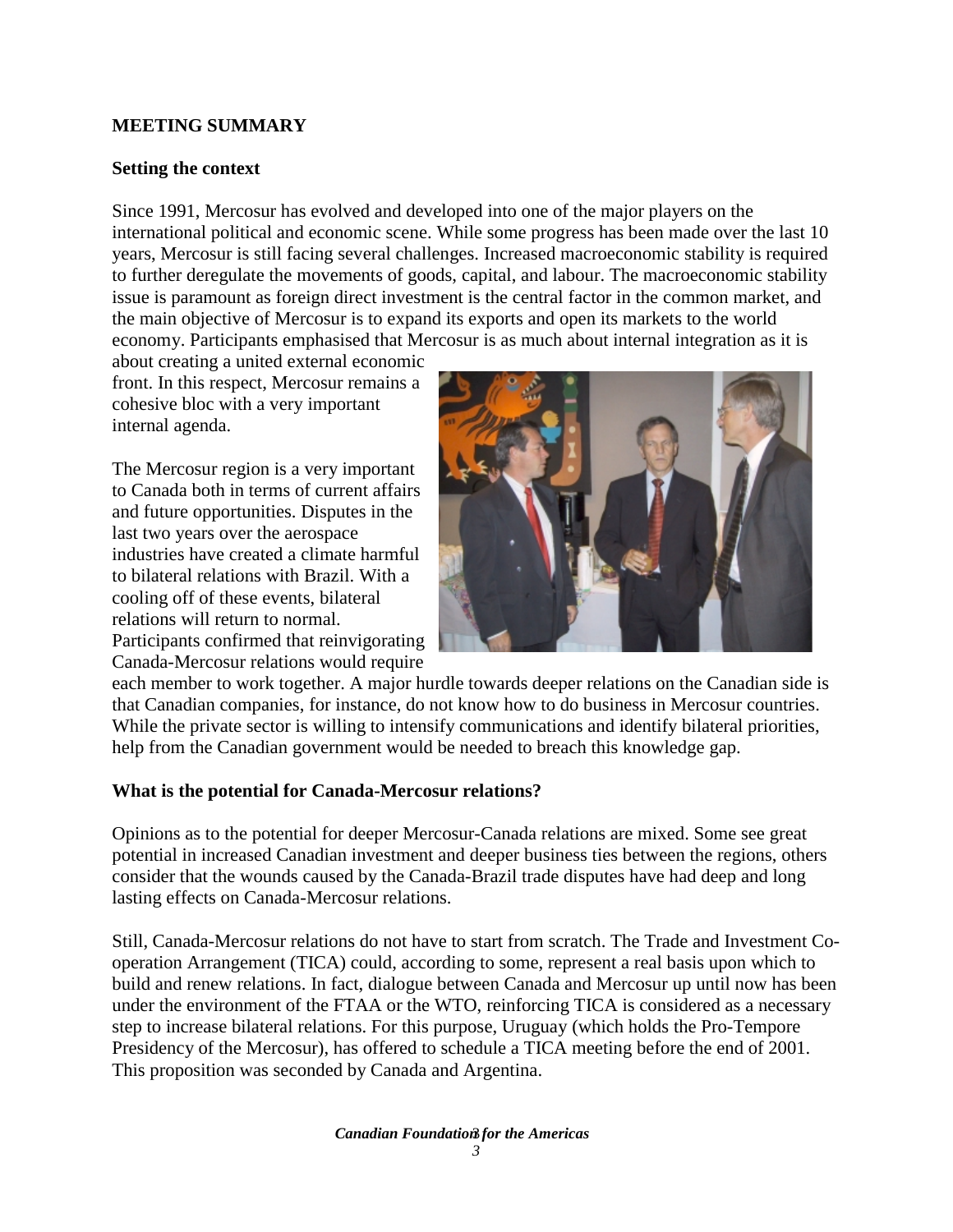Participants shared a general concern about the state of current relations between Canada and Mercosur. Aside form the never-ending disputes between Brazil and Canada at the World Trade Organisation, the possibility of reaching a Canada-Mercosur trade agreement may be doubtful on two different grounds. First, FTAA negotiations constitute a "psychological barrier" that has replaced any effort to reach bilateral agreements with northern countries. This perception is especially strong in Brazil, where the goal is to strengthen the position of Mercosur prior to further negotiations with northern countries, especially with regards to continental integration. As for negotiations between Mercosur and the European Union, participants state that these will only be made under the WTO; hence, they will imply a very long process that combines various factors. Secondly, participants are unclear as to how much Canada could adapt to a new and different framework with Mercosur, while being part of North American Free Trade Agreement.



These difficulties notwithstanding, optimism as to the future of Canada-Mercosur relations can still be justified. In the case of the aerospace industries, participants argued that at the base, diplomatic disputes were allowed to reach such high levels mostly due to the lack of mutual knowledge and understanding between Canada and Brazil. Therefore, such a situation can be relatively easy to correct by increasing dialogue or creating awareness between these two nations. Moreover, from a business perspective, both regions have a lot to offer each other. The low level of trade

between Canada and Mercosur countries may be viewed as an opportunity for growth rather than a limiting factor.

### **Next steps for expanding Canada-Mercosur relations**

Once the potential areas for stronger relations have been identified, participants engaged in discussions on what the next steps for fulfilling this potential. It was proposed that means should be taken to increase mutual knowledge and understanding of the political and social contexts of each region. This should involve Non Governmental Organizations and Universities, which need to become more creative with respect to their existing international agendas. Moreover, communications at all levels must be increased to rejuvenate Canada-Mercosur relations. This will require commitment on the part of the public as well as private and non-governmental entities.

The Canadian participants believed that Mercosur is on their "radar screen" and there is a strong willingness to work to developing a new sense of collaboration, whether through TICA, the FTAA, or other commercial initiatives. It was also suggested that Canada could provide a balance in the FTAA negotiations. Strong relations already exist within sectors such as health, energy and agriculture. Many Canadians are involved in various kinds of projects in the region. The difficulty lies in developing those projects and relations into long-term ties. Relations between Canada and Mercosur should be a priority.